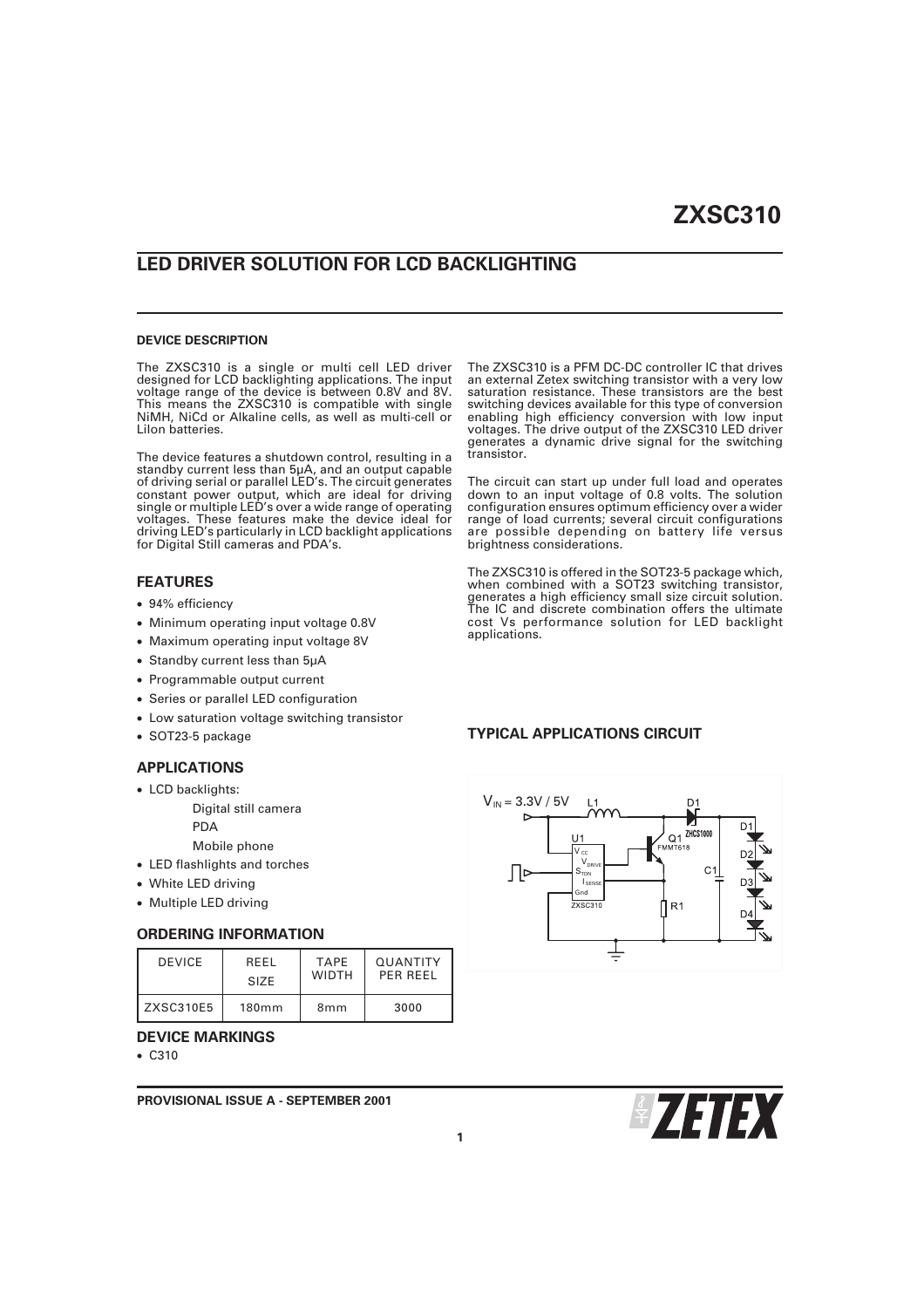# **ABSOLUTE MAXIMUM RATINGS:**

| Supply Voltage               | $-0.3$ to 10V                   |
|------------------------------|---------------------------------|
| Maximum Voltage other pins   | $-0.3$ to $V_{CC}+0.3V$         |
| <b>Power Dissipation</b>     | 450mW                           |
| <b>Operating Temperature</b> | $-40$ to 85 °C                  |
| Storage Temperature          | -55 to 125 $\mathrm{^{\circ}C}$ |

## **ELECTRICAL CHARACTERISTICS:**

# Test conditions unless otherwise stated:  $V_{CC}=1.5V$ , T<sub>AMB</sub>=25°C

| Symbol                    | <b>Parameter</b>                                 | <b>Conditions</b>                                                            | Min            | Typ | Max          | Units         |
|---------------------------|--------------------------------------------------|------------------------------------------------------------------------------|----------------|-----|--------------|---------------|
| η                         | Efficiency <sup>1</sup>                          |                                                                              |                |     | 94           | $\frac{0}{0}$ |
| $V_{cc}$                  | Recommended supply<br>voltage range              |                                                                              | 0.8            |     | 8            | $\vee$        |
| $V_{CC(min)}$             | Minimum startup and                              | $I_{DRIVE} = -600\mu A$ , $V_{DRIVE} = 0.7V$                                 |                | 0.8 | 0.92         | $\vee$        |
|                           | operating voltage                                | $I_{DRIVE}$ =-600µA, $V_{DRIVE}$ =0.7V,<br>$T_{\text{AMB}} = -10^{\circ}$ C3 |                | 0.9 |              |               |
| $I_{\Omega}$              | Quiescent current <sup>2</sup>                   | $V_{EN} = V_{CC}$ (enabled)                                                  |                | 0.2 |              | mA            |
|                           |                                                  | $V_{FN}$ = 0V (standby)                                                      |                | 4   | 5            | μA            |
| <b>I</b> VDRIVE           | Base drive current                               | $V_{DRIVE} = 0.7V, V_{ISENSE} = 0V$                                          | 1.5            |     | 3.5          | mA            |
| $I_{\text{CC}}$           | Supply current <sup>3</sup>                      | $V_{DBIVE} = 0.7V, V_{ISENSE} = 0V$                                          | $\mathfrak{p}$ |     | 4            | mA            |
|                           |                                                  |                                                                              |                |     |              |               |
| V <sub>VDRIVE(high)</sub> | High level drive voltage                         | $V_{\text{ISENSE}} = 0 V, V_{\text{VDRIVE}} = -0.5 \text{mA}$                | $V_{\rm CC}$   |     | $V_{\rm CC}$ | $\vee$        |
|                           |                                                  |                                                                              | $-0.3$         |     |              |               |
| V <sub>VDRIVE(Iow)</sub>  | Low level drive voltage                          | $V_{\text{ISENSE}} = 50 \text{mV}$ , $I_{\text{VDRIVE}} = 5 \text{mA}$       | $\Omega$       |     | 0.2          | $\vee$        |
| $V_{EN(high)}$            | Device enabled                                   |                                                                              | 0.7            |     |              | $\vee$        |
| $V_{EN(Iow)}$             | Device in standby mode                           |                                                                              |                |     | 0.15         | $\vee$        |
| $I_{EN}$                  | Enable input current                             |                                                                              | $-1$           |     | 1            | μA            |
| $V_{\text{ISENSE}}$       | Output current reference<br>voltage              |                                                                              | 14             | 19  | 24           | mV            |
| (threshold)               |                                                  |                                                                              |                |     |              |               |
| T <sub>CVISENSE</sub>     | l <sub>sense</sub> voltage temp co. <sup>2</sup> |                                                                              |                | 0.4 |              | $\%$ /°C      |
| <b>I</b> ISENSE           | l <sub>sense</sub> input current                 | $V_{\text{ISENSE}} = 0V$                                                     | 0              | -30 | $-65$        | μA            |

# **ELECTRICAL CHARACTERISTICS: AC PARAMETERS<sup>2</sup>** Test conditions unless otherwise stated: V<sub>CC</sub>=1.5V, T<sub>AMB</sub>=0 to 70°C

| Symbol | Parameter                                       | <b>Conditions</b> | Min | Typ | Max | Units |
|--------|-------------------------------------------------|-------------------|-----|-----|-----|-------|
| DRV    | Discharge Pulse Width                           |                   | 1.2 | ، ۱ | 3.2 | μs    |
| osc    | Recommended operating<br>frequency <sup>4</sup> |                   |     |     | 200 | kHz   |

1 Application dependent, see reference designs<br>2 These parameters guaranteed by Design<br>3 Total supply current =lo + lvpRivE, see typical characteristics<br>4 Operating frequency is application circuit dependent. See applicati

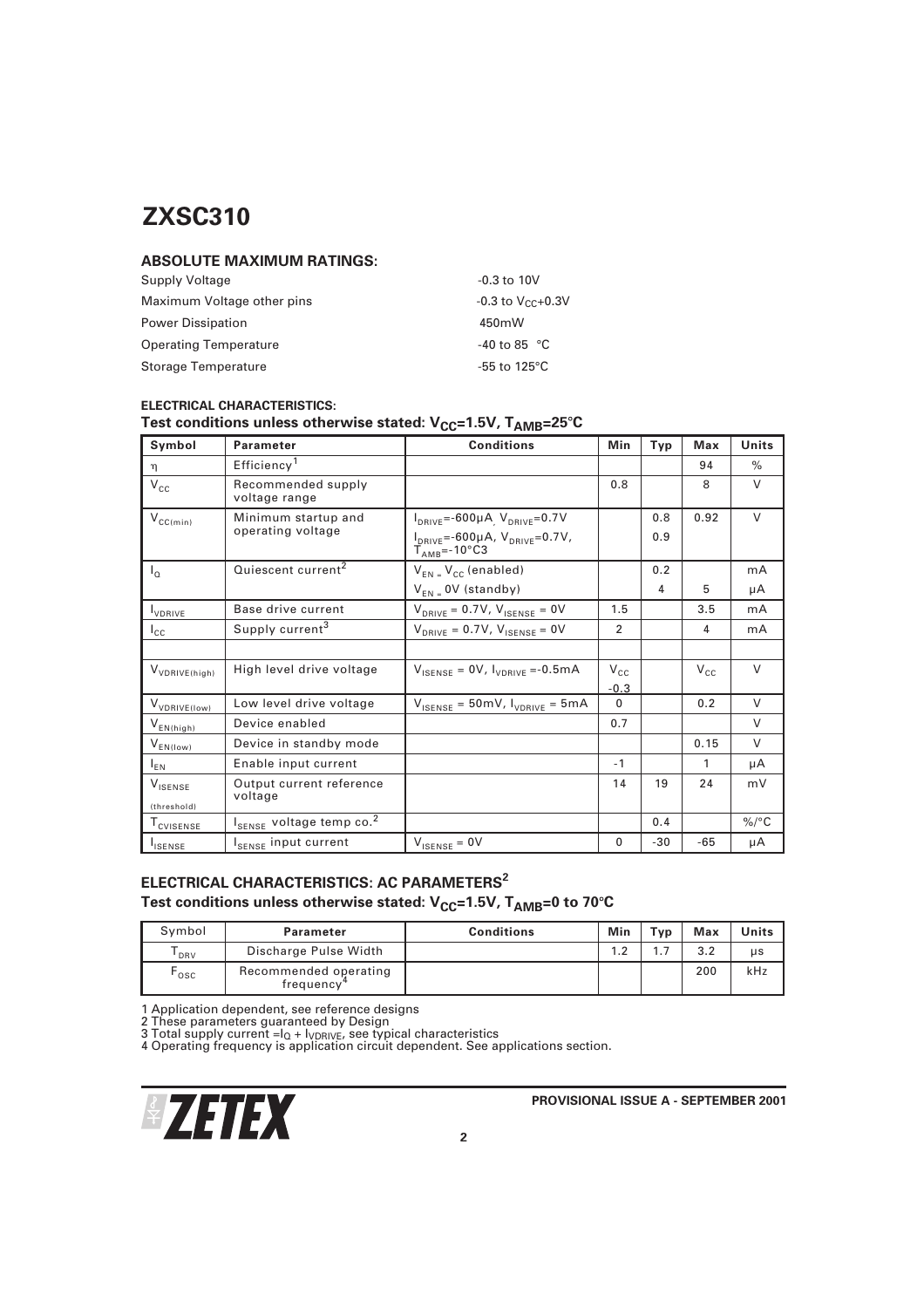### **FMMT618**

For the circuits described in the applications section Zetex FMMT618 is the recommended pass transistor.

The following indicates outline data for the device, more detailed information can be found in the Zetex surface mount products data book or on Zetex Web page: www.zetex.com

# **ELECTRICAL CHARACTERISTICS:**

Test conditions unless otherwise stated: T<sub>AMB</sub>=25°C

| Symbol        | Parameter                                           | <b>Conditions</b>           | Min | Typ | Max | Units |
|---------------|-----------------------------------------------------|-----------------------------|-----|-----|-----|-------|
| $V_{CE(sat)}$ | Collector-Emitter                                   | $I_c = 0.1A$ , $I_R = 10mA$ |     | 8   | 15  | mV    |
|               | Saturation Voltage <sup>5</sup>                     | $I_c = 1A$ , $I_R = 10mA$   |     | 70  | 150 |       |
|               |                                                     | $I_c = 2.5A$ , $I_B = 50mA$ |     | 130 | 200 |       |
| $V_{(BR)CEO}$ | Collector-Emitter<br>Breakdown Voltage <sup>5</sup> | $I_c = 10 \text{ mA}$       | 20  | 27  |     |       |

 $^5$  Measured under pulse conditions. Pulse width=300µs. Duty cycle  $\leq$ 2%

### **ZHCS1000**

applications section Zetex ZHCS1000 is the recommended Schottky diode.

For the maximum brightness circuit described in the The following indicates outline data for the ZHCS, more detailed information can be found on Zetex Web page: www.zetex.com

# **ELECTRICAL CHARACTERISTICS:**

| Test conditions unless otherwise stated: $T_{AMB}$ =25 $^{\circ}$ C |  |  |
|---------------------------------------------------------------------|--|--|
|---------------------------------------------------------------------|--|--|

| Symbol  | Parameter              | <b>Conditions</b>                                     | Min | Typ | Max | Units |
|---------|------------------------|-------------------------------------------------------|-----|-----|-----|-------|
| $V_{F}$ | Forward voltage        | $I_F = 500mA$                                         |     |     | 400 | mV    |
|         |                        | $IE = 1A$                                             |     |     | 500 |       |
|         | Reverse Recovery Time  | Switched from $I_F = 500 \text{mA}$ to<br>$IB=500mA.$ |     | 12  |     | ns    |
|         |                        | Measured at $I_B = 50 \text{mA}$                      |     |     |     |       |
| l p     | <b>Reverse Current</b> | $V_{B} = 30V$                                         |     | 50  | 100 | μA    |

| Part            | $V_R$ | ΙF   | <sup>I</sup> FSM |      | $V_F$ at |      | $I_R$ at | Capacitance               | Package           |
|-----------------|-------|------|------------------|------|----------|------|----------|---------------------------|-------------------|
| Number          |       |      |                  |      |          |      |          | at $V_B = 25V$ , f = 1MHz |                   |
|                 | Max.  | Max. | Max.             | Max. | ΙF       | Max. | $V_R$    | Typ.                      | SOT <sub>23</sub> |
|                 | V     | mA   | A                | mV   | mA       | μA   | $\vee$   | pF                        |                   |
| <b>BAT54</b>    | 30    | 200  | 0.6              | 500  | 30       | 250  | 25       | 10                        | SOT23-6           |
| <b>ZHCS2000</b> | 40    | 2000 | 20               | 500  | 2000     | 1000 | 30       | 60                        | SOT <sub>23</sub> |
| ZHCS1000        | 40    | 1000 | 12               | 500  | 1000     | 100  | 30       | 25                        | SOT <sub>23</sub> |
| <b>ZHCS750</b>  | 40    | 750  | 12               | 540  | 750      | 100  | 30       | 25                        | SOT <sub>23</sub> |
| <b>ZHCS500</b>  | 40    | 500  | 6.75             | 550  | 500      | 40   | 30       | 20                        | SOT <sub>23</sub> |
| <b>ZHCS400</b>  | 40    | 400  | 6.75             | 500  | 400      | 40   | 30       | 20                        | SOT323            |

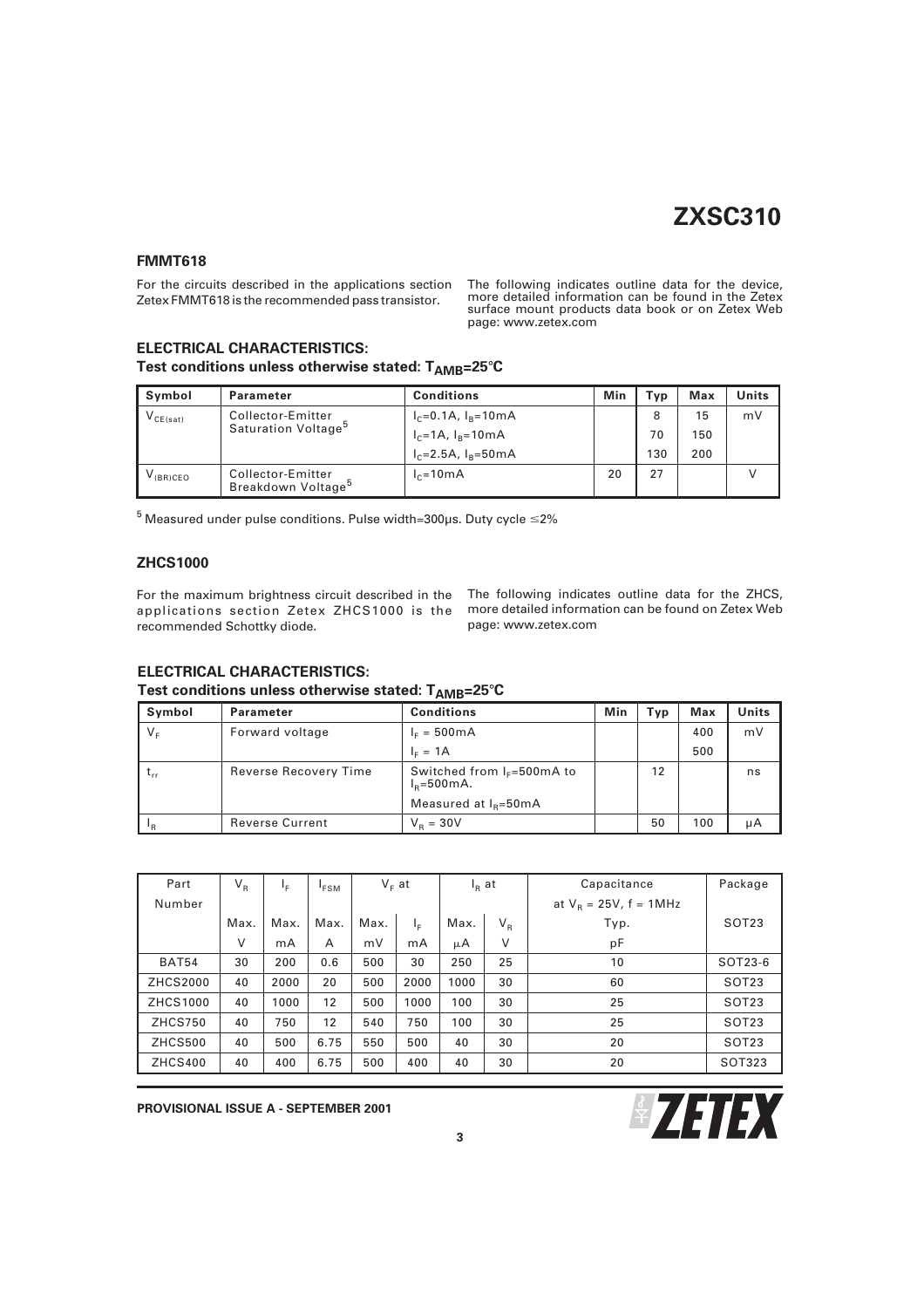

# **TYPICAL CHARACTERISTICS**

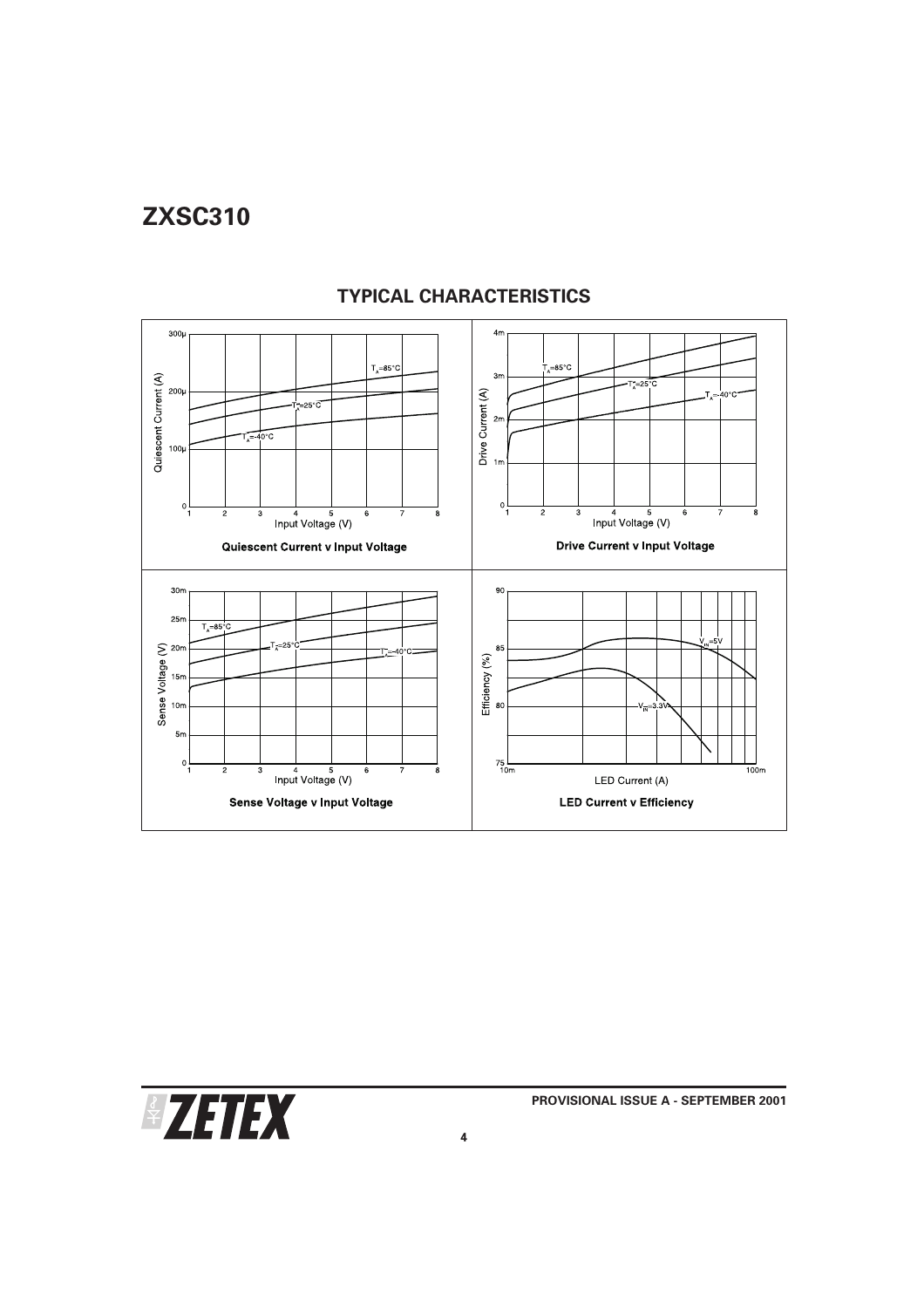#### **DEVICE DESCRIPTION**

The ZXSC310 is PFM, controller IC which, when combined with a high performance external transistor, enables the production of a high efficiency boost converter for LED driving applications. A block diagram is shown for the ZXSC310 below.

The on chip comparator forces the driver circuit and therefore the external switching transistor off if the voltage at ISENSE exceeds 19mV. An internal reference circuit and divider set this threshold.

The voltage at I<sub>SENSE</sub> is taken from a current sense<br>resistor connected in series with the emitter of the<br>switching transistor. A monostable following the output of the comparator forces the turn-off time of the output stage to be typically 1.7us. This ensures that there is sufficient time to discharge the inductor coil before the next on period.

With every on pulse the switching transistor is kept on until the voltage across the current-sense resistor exceeds the threshold of the ISENSE input. The on-pulse length, and therefore the switching frequency, is determined by the programmed peak current, the input voltage and the input to output voltage differential. See applications section for details.

The driver circuit supplies the external switching transistor with a fixed drive current. To maximise efficiency the external transistor switched quickly, typically being forced off within 30ns.



**PROVISIONAL ISSUE A - SEPTEMBER 2001**

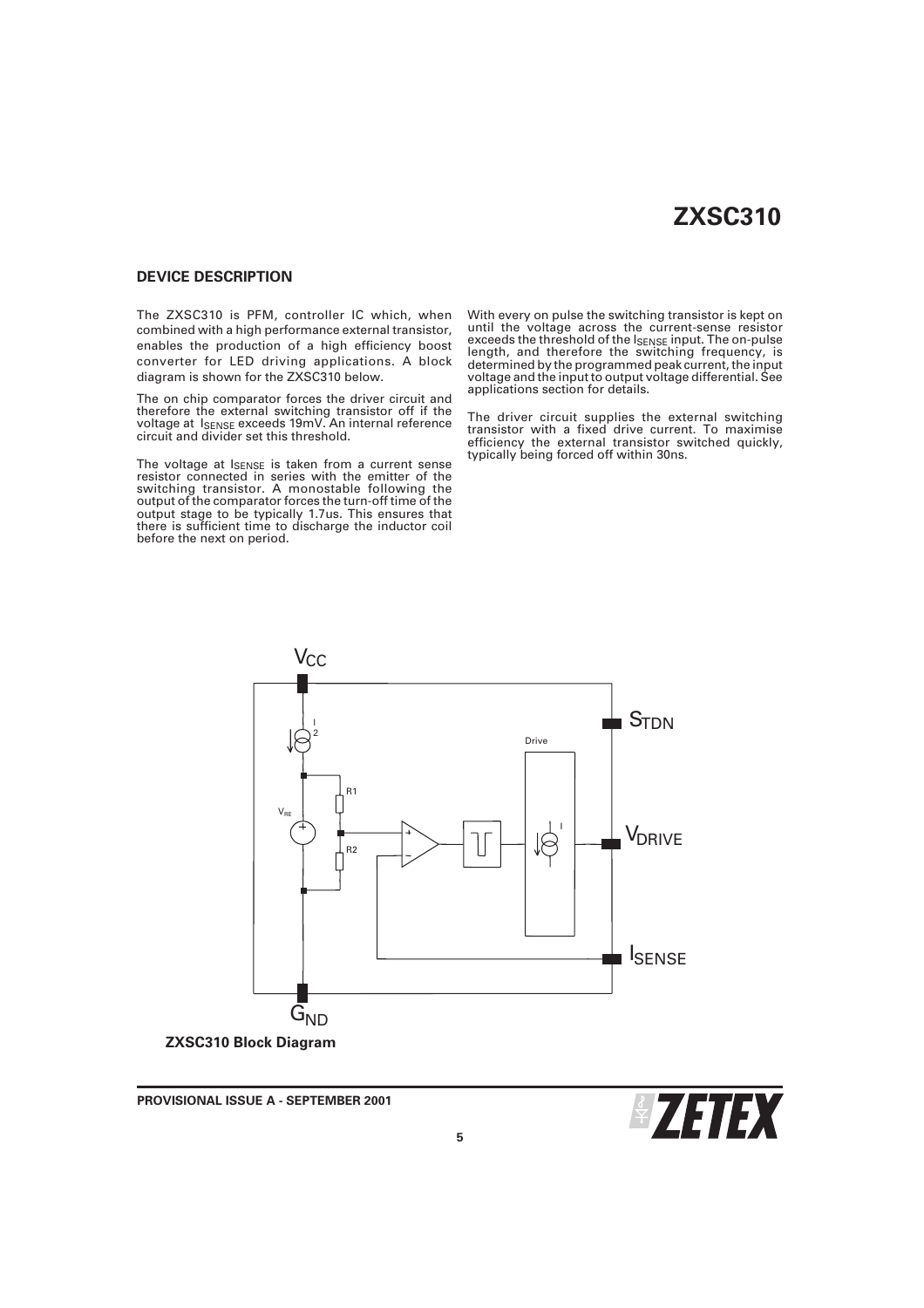### **REFERENCE DESIGNS**

Three typical LED driving applications are shown. Firstly a typical LCD backlight circuit, then maximum brightness LED driving solution and lastly an optimised battery life LED driving solution.

# **LCD backlight circuit**



This application shows the ZXSC310 in a typical LCD backlight application for Digital Still Cameras and PDA's. The input voltage for these backlight circuits are usually fixed from the main system power, typically 3.3V or 5V. The LED's are connected serially so that the light is distributed uniformly in each LED. The current provided to the LED's can either be pulsed or DC. The DC current is programmable via a sense resistor, RSENSE, and is set to an optimum LED current of 20mA for the reference designs. DC current is achieved by adding a Schottky rectifying diode and an output capacitor, as shown in the reference design below.

#### **Materials list**

| Ref            | Value                | <b>Part Number</b> | <b>Manufacture</b> | <b>Comments</b>                |
|----------------|----------------------|--------------------|--------------------|--------------------------------|
| U1             | N/A                  | ZXSC310E5          | Zetex Plc          | Single cell converter, SOT23-5 |
| Q <sub>1</sub> | N/A                  | FMMT618            | Zetex Plc          | Low $V_{CE(sat)}$ NPN, SOT23   |
| D <sub>1</sub> | N/A                  | ZHCS1000           | Zetex Plc          | 1A Schottky diode, SOT23       |
| C <sub>1</sub> | $2.2 \mu F$          | Generic            | Various            | 0805 Size                      |
| $R1^6$         | $150 \text{m}\Omega$ | Generic            | Various            | 1206 Size                      |
| $R1^7$         | $250 \text{m}\Omega$ | Generic            | Various            | 1206 Size                      |
| $-1^8$         | $68\mu H$            |                    |                    | Surface mount inductor         |

 $^{6}$ Used for 3.3V input, I<sub>LED</sub> set to 20mA  $\pm$ 10%.<br><sup>7</sup>Used for 5V input, Ium to 20mA  $\pm$ 10%. Used for 5V input,  $I_{LED}$  to 20mA  $\pm$ 10%. <sup>8</sup>See Application section.







**(Notes)**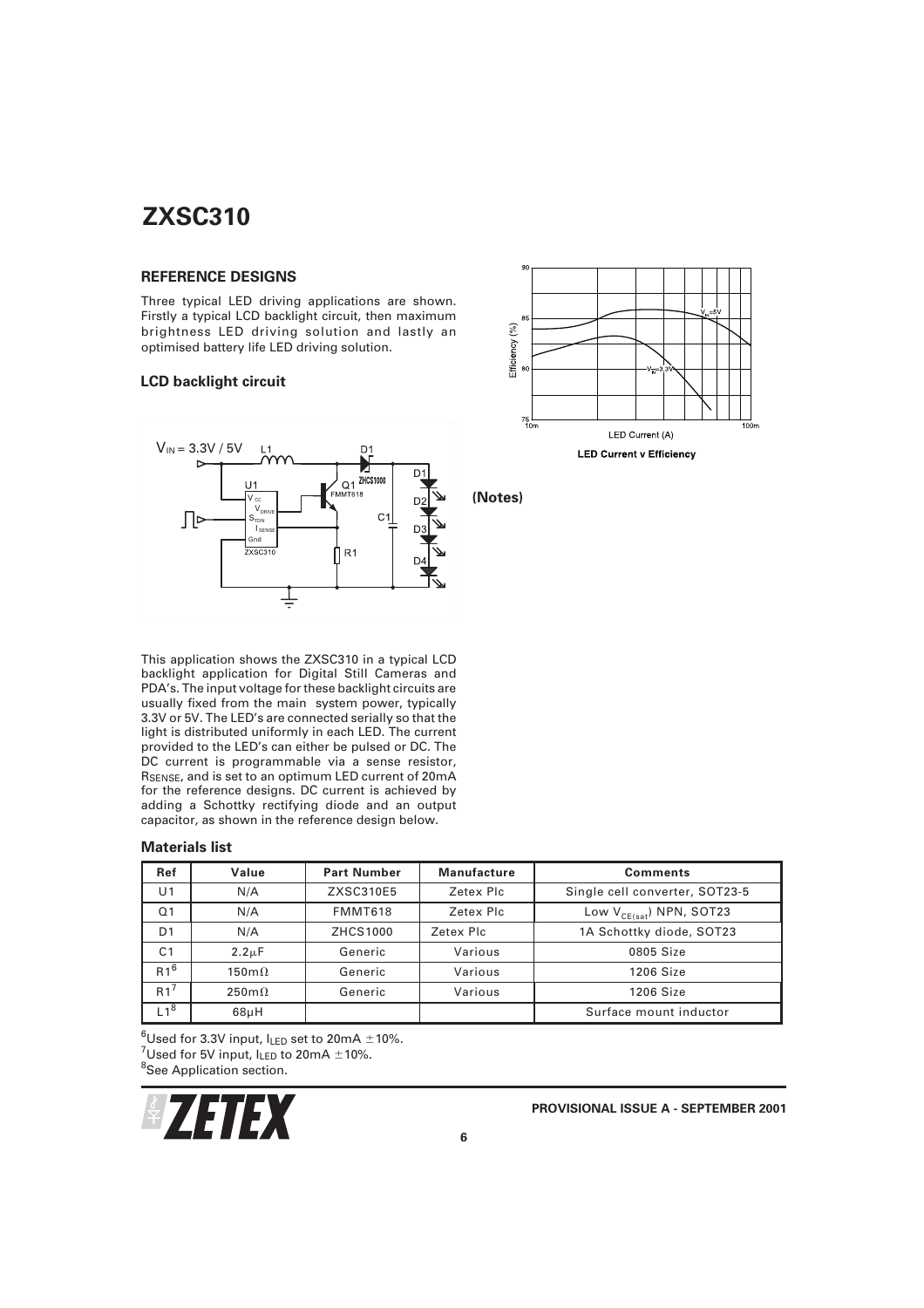# **Maximum brightness solution (Notes)**



This circuit provides a continuous current output to the LED by rectifying and buffering the DC-DC output. This ensures maximum LED brightness.



# **Materials list**

| Ref            | Value                | Part Number     | Manufacture | Comments                           |
|----------------|----------------------|-----------------|-------------|------------------------------------|
| U1             | N/A                  | ZXSC310E5       | Zetex Plc   | Single cell converter, SOT23-5     |
| Q <sub>1</sub> | N/A                  | <b>FMMT617</b>  | Zetex Plc   | Low <sub>VCE(sat)</sub> NPN, SOT23 |
| D1             | 1Α                   | <b>ZHCS1000</b> | Zetex Plc   | 1A Shottky diode, SOT23            |
| R <sub>1</sub> | $100 \text{m}\Omega$ | Generic         | Various     | 0805 Size                          |
| C1             | $2.2 \mu F$          | Generic         | Various     | Low ESR ceramic capacitor          |
|                | $100\mu H^8$         |                 |             | Surface mount inductor             |

<sup>8</sup>See Application section.

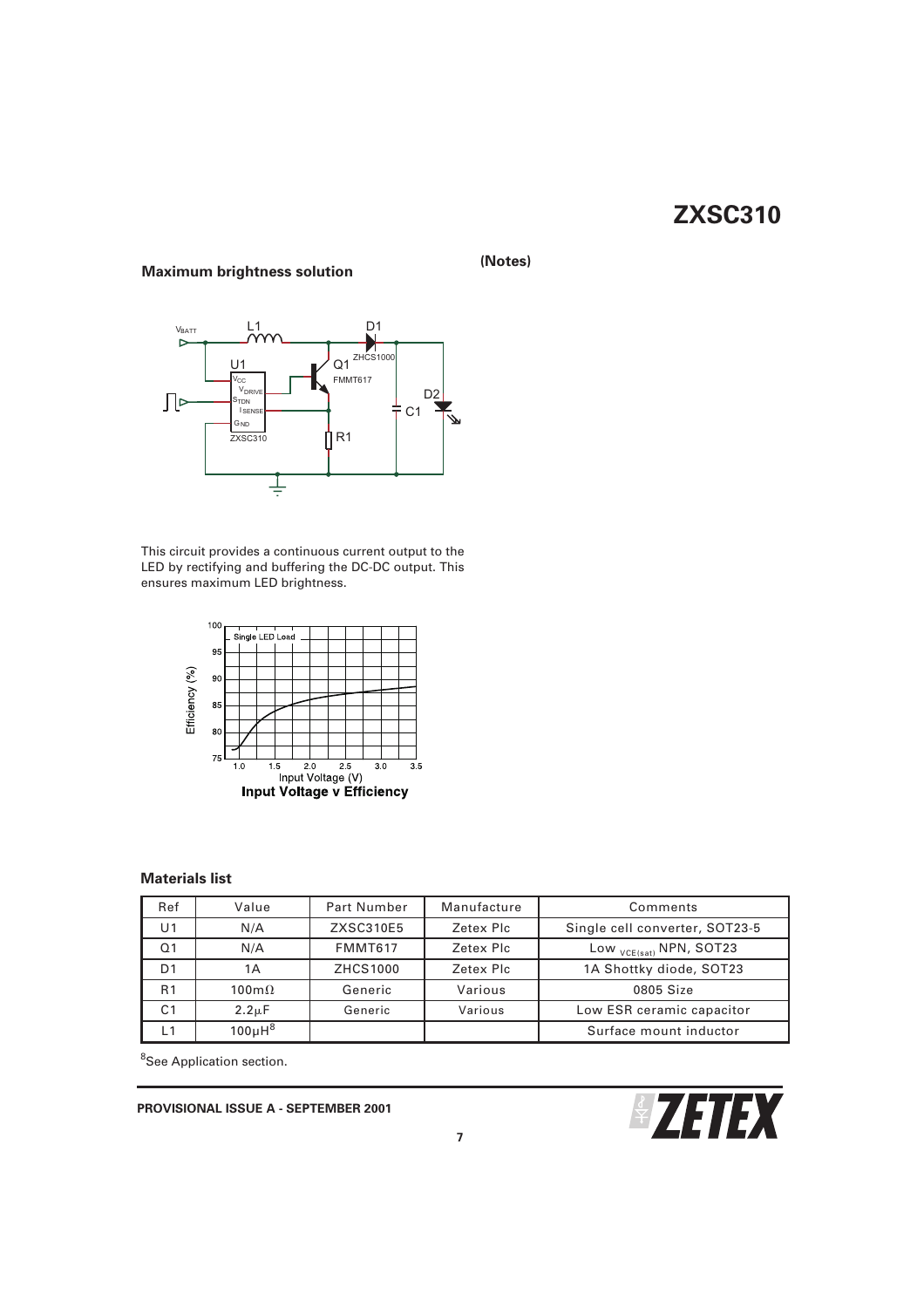# **(Notes)**

# **Maximum battery life solution**



To ensure optimum efficiency, and therefore maximum battery life, the LED is supplied with a pulsed current. Maximum efficiency is ensured with the removal of rectifier losses experienced in the maximum brightness solution.



# **Materials list**

| Ref            | Value                   | Part<br>Number | Manufacture | Comments                       |
|----------------|-------------------------|----------------|-------------|--------------------------------|
| U1             | N/A                     | ZXSC310E5      | Zetex Plc   | Single cell converter, SOT23-5 |
| Ο1             | N/A                     | FMMT617        | Zetex Plc   | Low $V_{CE(SAT)}$ NPN, SOT23   |
| R <sub>1</sub> | $330 \text{m}\Omega$    | Generic        | Various     | 0805 Size                      |
|                | $100\mu$ H <sup>8</sup> |                |             | Surface mount inductor         |

<sup>8</sup>See Application section.

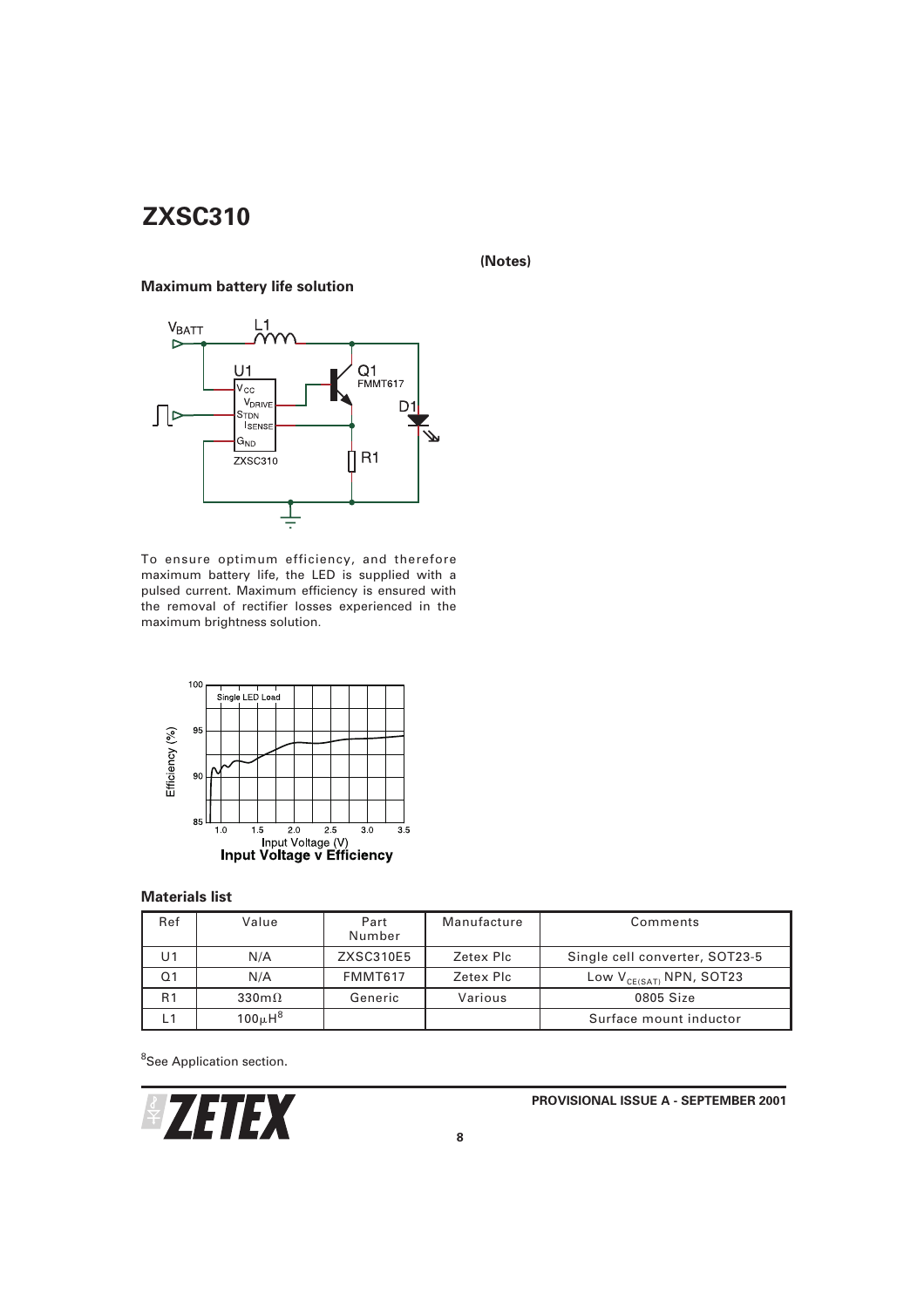### **APPLICATIONS INFORMATION**

The following section is a design guide for optimum converter performance.

#### **Switching transistor selection**

The choice of switching transistor has a major impact on the converter efficiency. For optimum performance, a bipolar transistor with low  $V_{CE(SAT)}$  and high gain is required.

The Zetex FMMT618 is an ideal choice of transistor, having a low saturation voltage. A data sheet for the FMMT618 is available on Zetex web site or through your local Zetex sales office. Outline information is included in the characteristics section of this data sheet.



#### **Schottky diode selection**

For the maximum battery life solution a Schottky rectifier diode is required. As with the switching transistor the Schottky rectifier diode has a major impact on the converter efficiency. A Schottky diode with a low forward voltage and fast recovery time should be used for this application.

The diode should be selected so that the maximum forward current is greater or equal to the maximum peak current in the inductor, and the maximum reverse voltage is greater or equal to the output voltage.

The Zetex ZHCS1000 meets these needs. Datasheets for the ZHCS Series are available on Zetex web site or through your local Zetex sales office. Outline information is included in the characteristics section of this data sheet.

For the maximum brightness solution a pulsed current is supplied to the LED and thus a Schottky rectifier diode is not required.

#### **Inductor selection**

The inductor value must be chosen to satisfy performance, cost and size requirements of the overall solution. For the LCD backlight reference design we recommend an inductor value of 68uH with a core saturation current rating greater than the converter peak current value and low series resistance.

Inductor selection has a significant impact on the converter performance. For applications where efficiency is critical, an inductor with a series resistance of 500m $\Omega$  or less should be used.

A list of recommended inductors is shown in the table below:

| Part No.        | Manufacture |                   | P <sub>K</sub> | $R_{DC}$      |
|-----------------|-------------|-------------------|----------------|---------------|
| DO1608C-683     | Coilcraft   | $68\mu H$         | 0.4A           | $0.86\Omega$  |
| CR54-680        | l Sumida    | 68 <sub>µ</sub> H | 0.61A          | $0.46\Omega$  |
| P1174.683       | Pulse       | $68\mu H$         | 0.4A           | $0.37\Omega$  |
| SFOP5845-R61680 | l Samwha    | 68 <sub>µ</sub> H | 0.61A          | $0.46\Omega$  |
| SIS43-680       | Delta       | $68\mu H$         | 0.4            | $1.125\Omega$ |

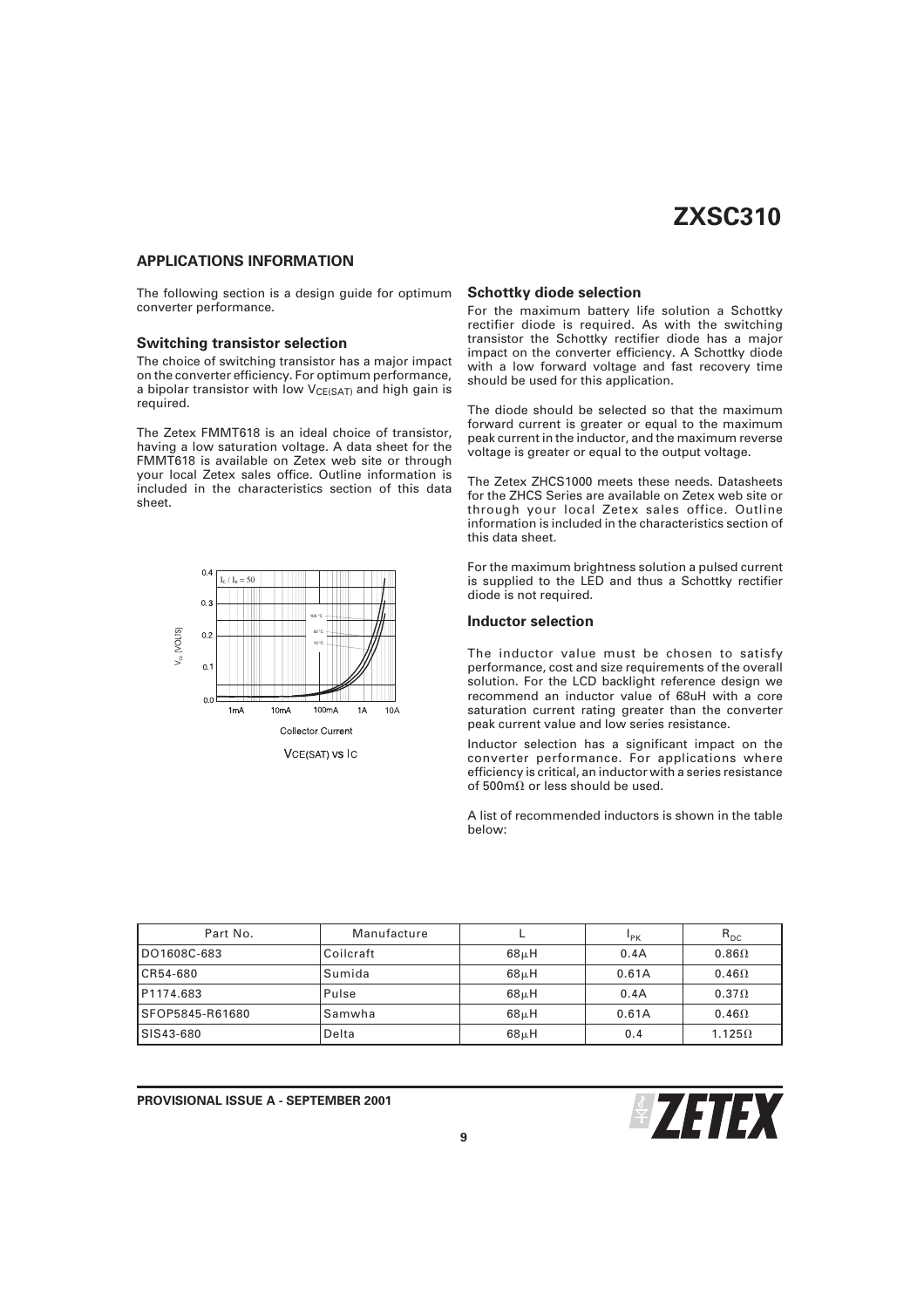## **Peak current definition**

The peak current rating is a design parameter whose value is dependent upon the overall application. For the high brightness reference designs, a peak current of was chosen to ensure that the converter could provide the required output power to the LED.

In general, the I<sub>PK</sub> value must be chosen to ensure that the switching transistor, Q1, is in full saturation with maximum output power conditions, assuming worse-case input voltage and transistor gain under all operating temperature extremes.

Once  $I_{PK}$  is decided the value of  $R_{SENSE}$  can be determined by:

$$
R_{\text{SENSE}} = \frac{V_{\text{ISENSE}}}{I_{\text{PK}}}
$$

A selection guide of sense resistor and inductor values for given input voltages, output currents and number of LED connected in series is provided in the table below.

| <b>Input Voltage</b> | <b>LED</b> current | No. of LED's   | ${\bf R}_{\tt SENSE}$ | Inductor  | <b>Efficiency</b> |
|----------------------|--------------------|----------------|-----------------------|-----------|-------------------|
| (V)                  | (mA)               |                | $(m \Omega)$          | $(\mu H)$ | ( %)              |
| 3.3V                 | 10                 | 3              | 510                   | 68        | 80                |
| 3.3V                 | 10                 | 4              | 330                   | 68        | 81                |
| 3.3V                 | 10                 | 6              | 150                   | 68        | 79                |
| 3.3V                 | 20                 | 3              | 220                   | 68        | 84                |
| 3.3V                 | 20                 | 4              | 150                   | 68        | 93                |
| 3.3V                 | 20                 | 6              | 77                    | 68        | 79                |
| 3.3V                 | 30                 | 3              | 170                   | 68        | 84                |
| 3.3V                 | 30                 | 4              | 100                   | 68        | 84                |
| 3.3V                 | 30                 | 6              | 47                    | 68        | 77                |
| 5V                   | 10                 | 3              | 750                   | 68        | 83                |
| 5V                   | 10                 | 4              | 510                   | 68        | 84                |
| 5V                   | 10                 | 6              | 330                   | 68        | 79                |
| 5V                   | 20                 | 3              | 440                   | 68        | 85                |
| 5V                   | 20                 | $\overline{4}$ | 250                   | 68        | 85                |
| 5V                   | 20                 | 6              | 150                   | 68        | 82                |
| 5V                   | 30                 | 3              | 330                   | 68        | 86                |
| 5V                   | 30                 | $\overline{4}$ | 170                   | 68        | 85                |
| 5V                   | 30                 | 6              | 100                   | 68        | 83                |

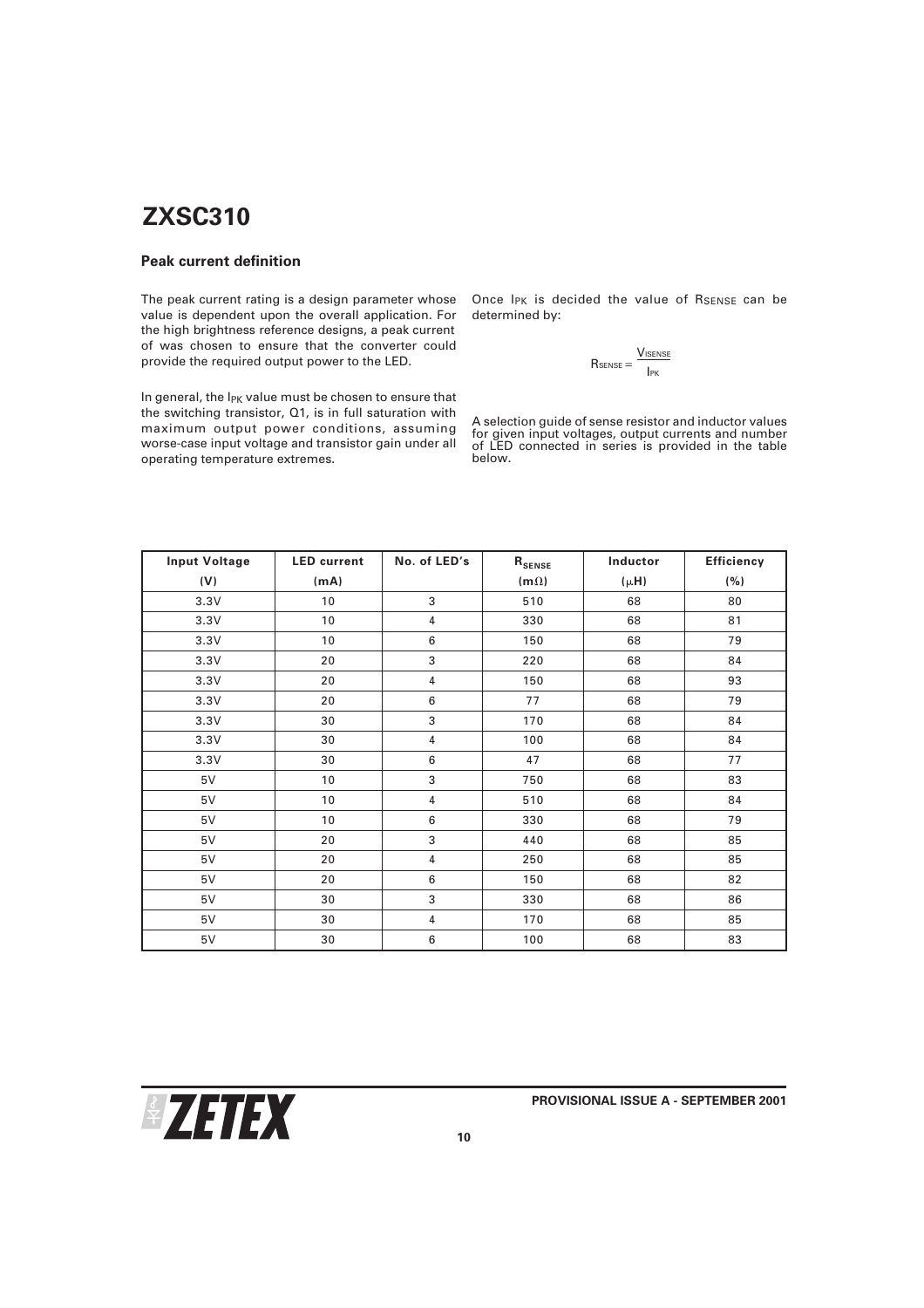### **Output Power Calculation**

By making the above assumptions for inductance and peak current the output power can be determined by:

$$
P_{\text{OUT}} = (V_{\text{OUT}} - V_{\text{IN}}) \times I_{\text{AV}} \times \frac{T_{\text{OFF}}}{T_{\text{ON}} + T_{\text{OFF}}}
$$

Note: V<sub>OUT</sub>=output voltage + Schottky rectifier voltage drop.

Where

TOFF ≅1.7us (internally set by ZXSC310)

and

$$
T_{\text{ON}} = \frac{T_{\text{OFF}}(V_{\text{OUT}} - V_{\text{IN}})}{V_{\text{IN}}}
$$

and

$$
I_{AV}=\frac{I_{PK}+I_{MIN}}{2}
$$

Where

$$
I_{MIN} = I_{PK} - \frac{(V_{OUT} - V_{IN}) \times T_{OFF}}{L}
$$

Operating frequency can be derived by:

**PROVISIONAL ISSUE A - SEPTEMBER 2001**

$$
F=\frac{1}{(T_{ON}+T_{OFF})}
$$

#### **Capacitor selection**

For pulsed operation, as in the maximum battery life solution, no capacitors are required at the output to the LED. For rectified operation, as in the maximum brightness solution, a small value ceramic capacitor is required, typically 2.2uF.

Generally an input capacitor is not required, but a small ceramic capacitor may be added to aid EMC, typically 470nF to 1uF.

(notes)

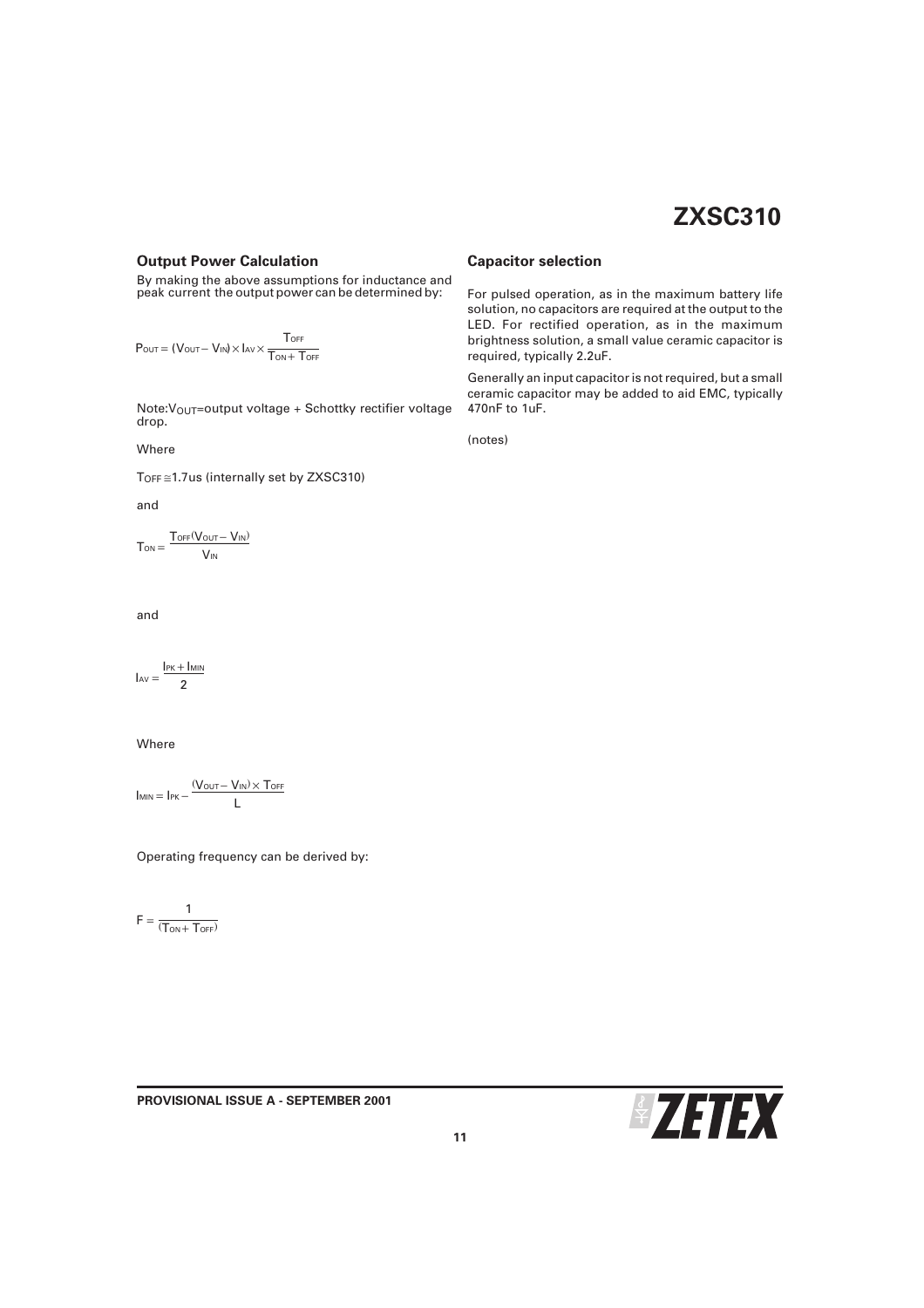### **Shutdown Control**

The ZXSC310 offers a shutdown mode that produces a standby current of less than 5uA when in operation. When the voltage at the  $S<sub>TDN</sub>$  pin is 0.7V or higher the ZXSC310 is enabled, hence the driver is in normal operation. When the voltage at the S<sub>TDN</sub> pin is 0.1V or lower the ZXSC310 is disabled, hence the driver is in shutdown mode. If the S<sub>TDN</sub> pin is open circuit the ZXSC310 is also enabled.

### **Layout of LCD backlighting solution**

### **Top Silk Drill File**





### **Demonstration board**

A demonstration board for the LCD backlighting solution, is available upon request. These can be obtained through your local Zetex office or through Zetex web pages. For all reference designs Gerber files and bill of materials can be supplied.



#### **Top Copper Bottom Copper**



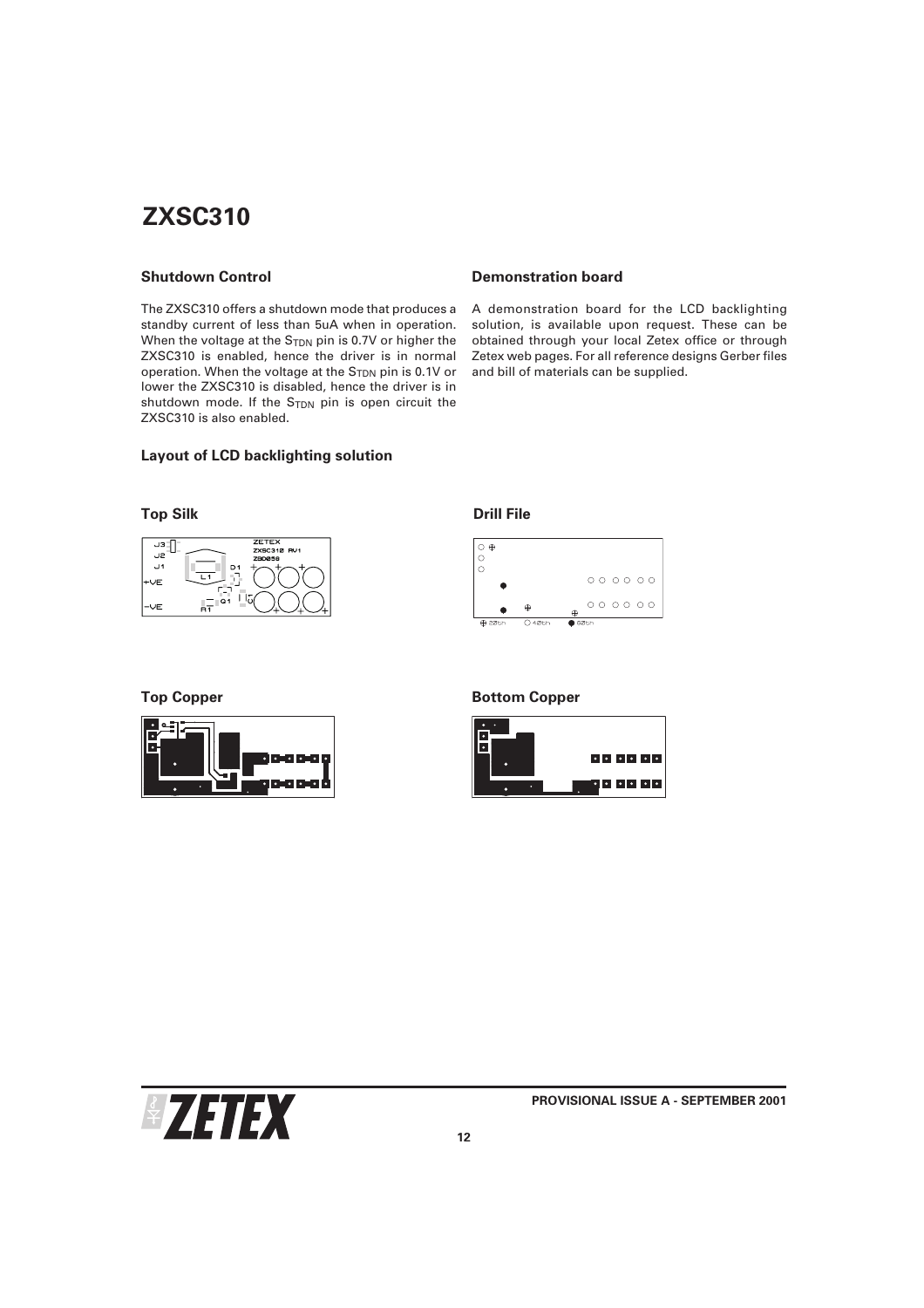

**Top View**

# **PIN DESCRIPTIONS**

| Pin No. | Name               | Description                                                                                              |  |
|---------|--------------------|----------------------------------------------------------------------------------------------------------|--|
|         | $V_{cc}$           | Supply voltage, generally Alkaline, NiMH or NiCd single cell                                             |  |
| ົ       | $G_{nd}$           | Ground                                                                                                   |  |
| 3       | S <sub>TDN</sub>   | Shutdown                                                                                                 |  |
| 4       | <sup>I</sup> SENSE | Inductor current sense input. Internal threshold voltage set to 19mV.<br>Connect external sense resistor |  |
| 5       | V <sub>DRIVE</sub> | Drive output for external switching transistor. Connect to base of<br>external switching transistor.     |  |